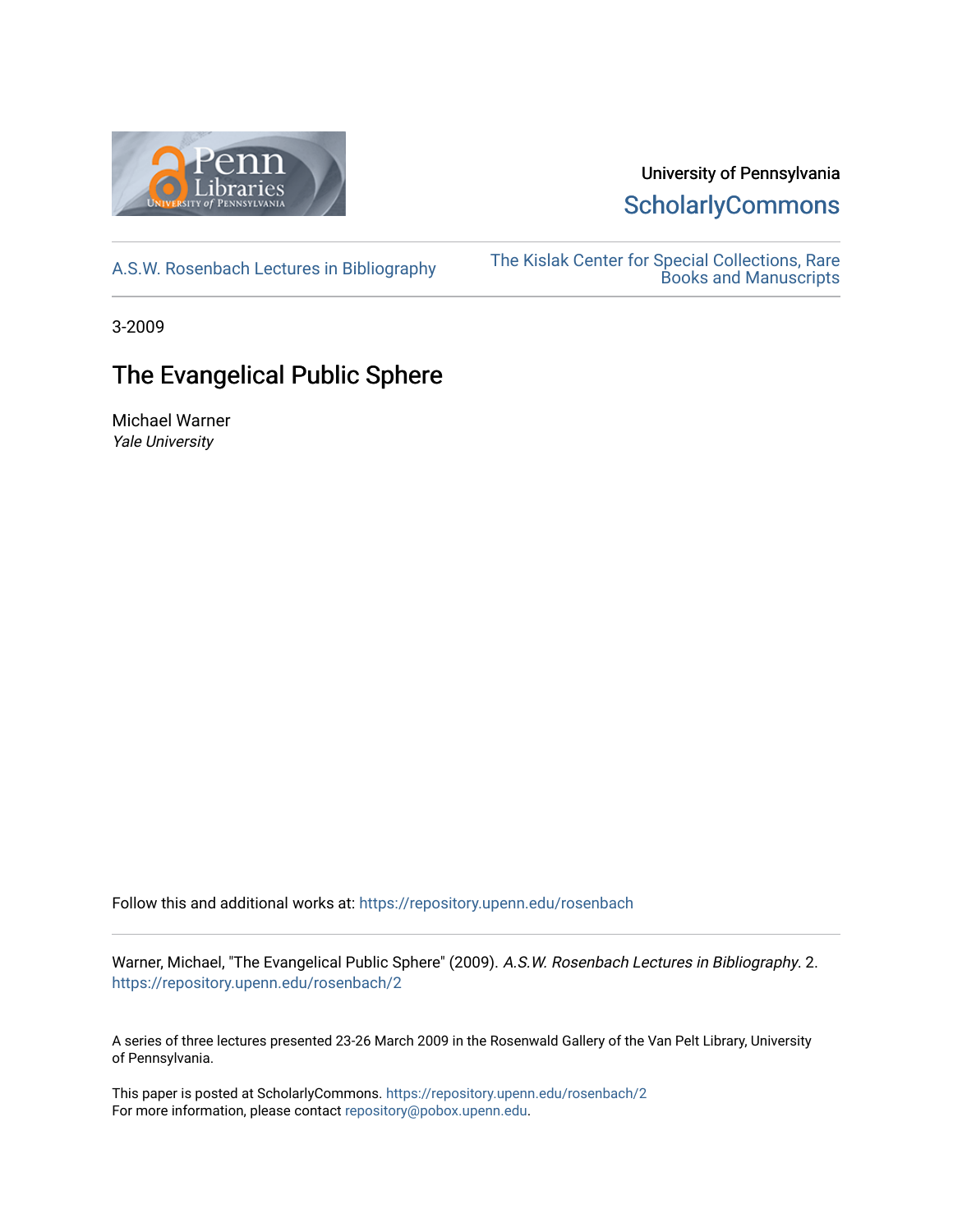### The Evangelical Public Sphere

#### **Abstract**

The University of Pennsylvania Libraries A.S.W. Rosenbach Lectures in Bibliography for 2009

"The Evangelical Public Sphere"

Michael Warner Seymour H. Knox Professor of English and Professor of American Studies, Yale University

March 23, 25, and 26, 2009 5:30PM Rosenwald Gallery, 6th floor Van Pelt-Dietrich Library University of Pennsylvania 3420 Walnut Street (entrance from Locust Walk) Philadelphia PA 19104-6206

Monday, March 23, 2009: "Printing and Preaching: What is a Sermon?"

Wednesday, March 25, 2009: "Between Freethought and Evangelicalism: Jonathan Edwards and Benjamin Franklin"

Thursday, March 26, 2009: "The Evangelical Black Atlantic: Wheatley and Marrant"

Michael Warner is Seymour H. Knox Professor of English and Professor of American Studies at Yale University. His publications include \*The Letters of the Republic: Publication and the Public Sphere in Eighteenth-Century America\* (1990), the Library of America edition of \*American Sermons: The Pilgrims to Martin Luther King, Jr.\* (1999), \*The Trouble with Normal: Sex, Politics and the Ethics of Queer Life\* (1999), \*Publics and Counterpublics\* (2002), and \*The Portable Walt Whitman\* (2003).

#### **Comments**

A series of three lectures presented 23-26 March 2009 in the Rosenwald Gallery of the Van Pelt Library, University of Pennsylvania.